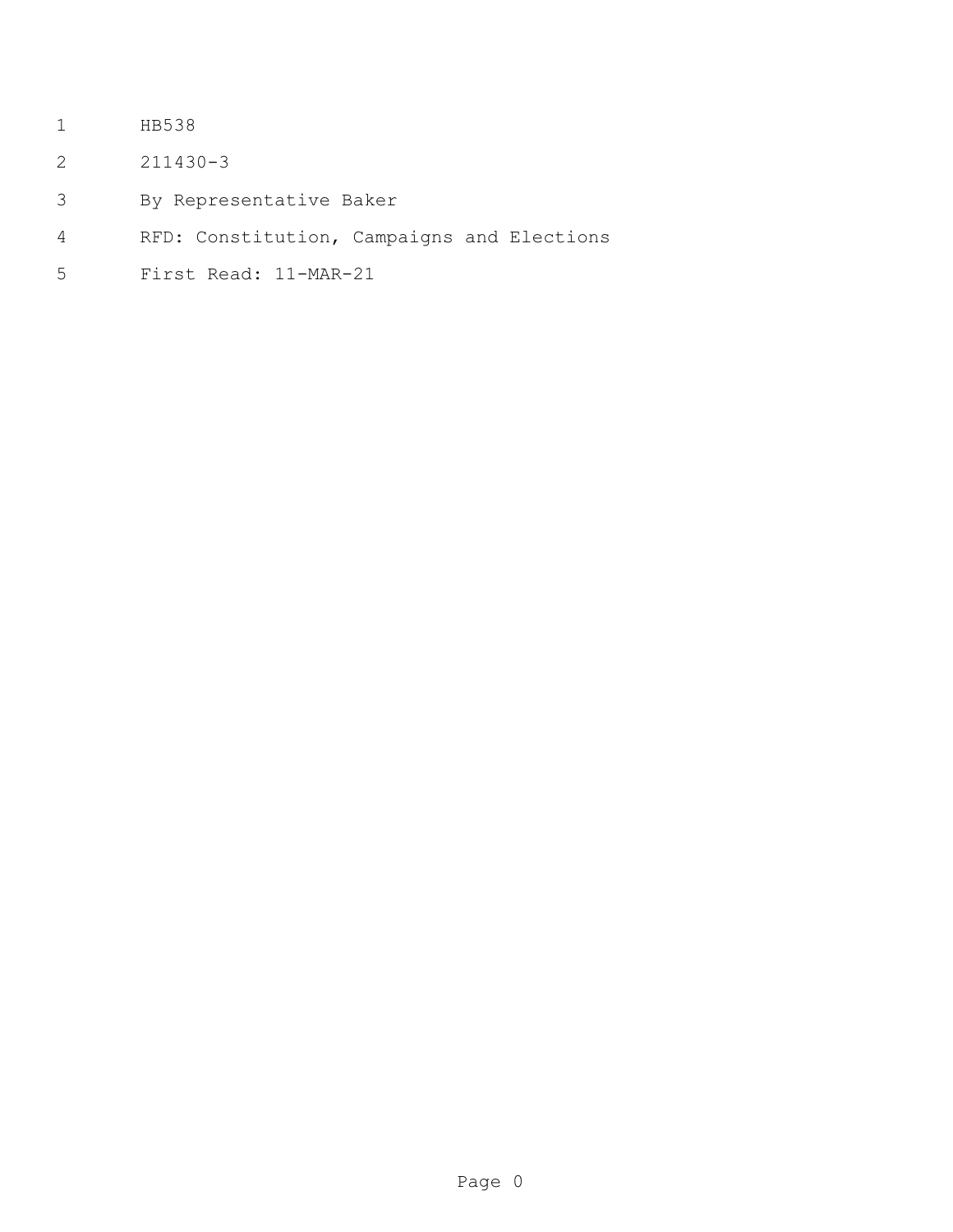| $\mathbf 1$ | ENGROSSED                                                      |
|-------------|----------------------------------------------------------------|
| 2           |                                                                |
| 3           |                                                                |
| 4           | A BILL                                                         |
| 5           | TO BE ENTITLED                                                 |
| 6           | AN ACT                                                         |
| 7           |                                                                |
| 8           | Relating to absentee ballots; to amend Sections                |
| 9           | 17-11-3, 17-11-10, and 17-11-18, Code of Alabama 1975, to      |
| 10          | revise the timeframe for applying to vote by absentee ballot;  |
| 11          | to revise certain procedures for the processing of absentee    |
| 12          | ballots; and to update certain references to federal law.      |
| 13          | BE IT ENACTED BY THE LEGISLATURE OF ALABAMA:                   |
| 14          | Section 1. Sections 17-11-3, 17-11-10, and 17-11-18,           |
| 15          | Code of Alabama 1975, are amended to read as follows:          |
| 16          | $"$ \$17-11-3.                                                 |
| 17          | "(a) Any qualified elector of this state may apply             |
| 18          | for and vote an absentee ballot by mail, by hand delivery, or  |
| 19          | by commercial carrier, as determined by rule by the Secretary  |
| 20          | of State, as provided in Sections 17-11-5 and 17-11-9, in any  |
| 21          | primary, general, special, or municipal election, if he or she |
| 22          | makes application in writing therefor not less than five days  |
| 23          | prior to the election in which he or she desires to vote and   |
| 24          | meets one or more of the following requirements:               |
| 25          | "(1) The person expects to be out of the county or             |
| 26          | the state, or the municipality for municipal elections, on     |
| 27          | election day.                                                  |
|             |                                                                |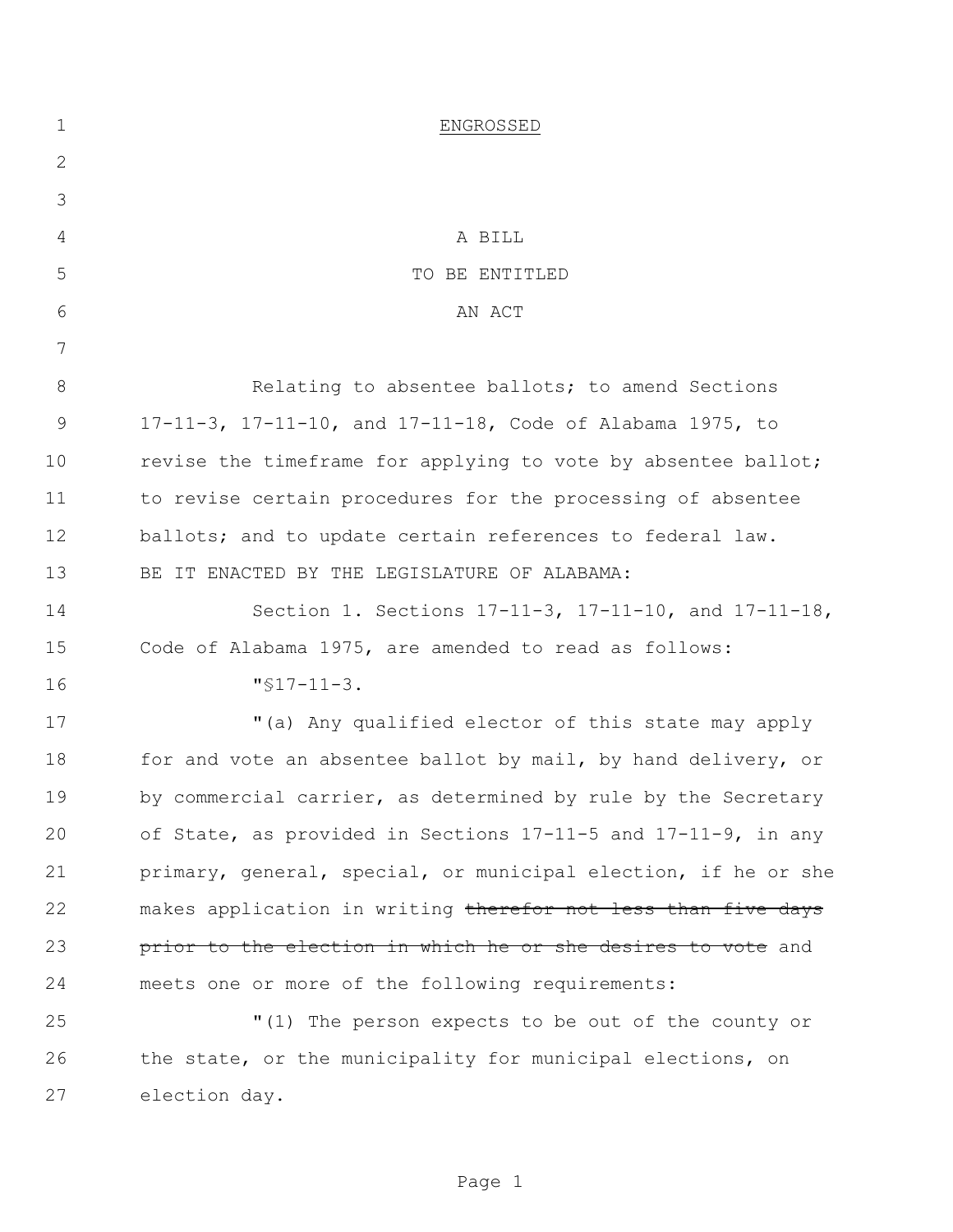"(2) The person has any physical illness or infirmity which prevents his or her attendance at the polls, whether he or she is within or without the county on the day of the election. "(3) The person expects to work a shift which has at least 10 hours which coincide with the hours the polls are open at his or her regular polling place.  $(4)$  The person is enrolled as a student at an educational institution located outside the county of his or her personal residence, attendance at which prevents his or her attendance at the polls.  $(5)$  The person is a member of, or spouse or dependent of a member of, the Armed Forces of the United States or is similarly qualified to vote absentee pursuant to the federal Uniformed and Overseas Citizens Absentee Voting Act, 42 U.S.C. 1973ff. "(6) The person has been appointed as an election officer or named as a poll watcher at a polling place other than his or her regular polling place. "(7) The person is a caregiver for a family member to the second degree of kinship by affinity or consanguinity and the family member is confined to his or her home. "(8) The person is incarcerated in prison or jail and has not been convicted of a felony involving moral turpitude, as provided in Section 17-3-30.1. (b) Applications returned by mail must be received not less than 10 days prior to the election. Applications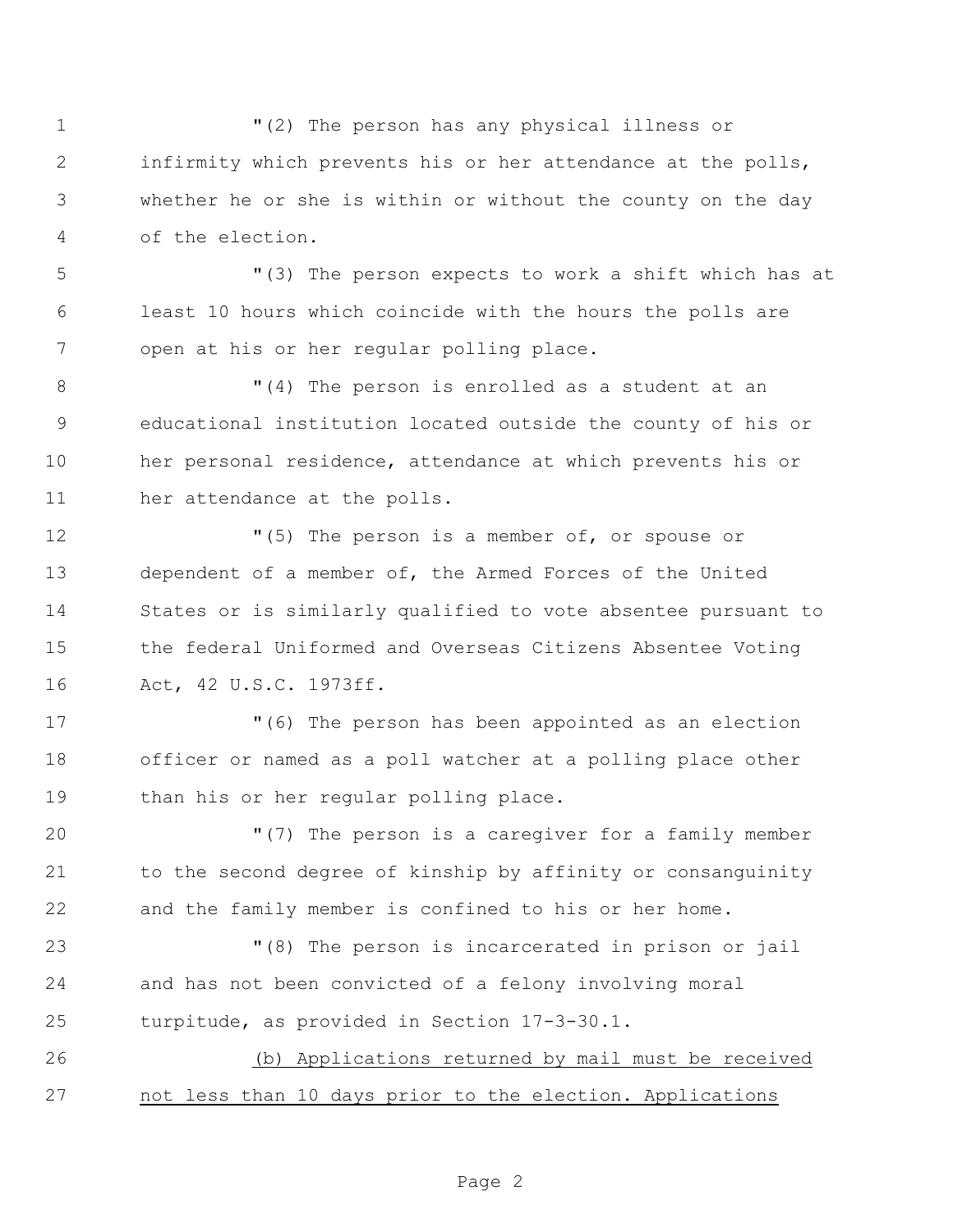returned by hand must be received not less than five days prior to the election.

3 T<del>(b)</del> (c) An applicant for an absentee ballot who is a member of the Armed Forces of the United States, including 5 the Alabama National Guard, the United States Naval Reserves, the United States Air Force Reserves, and the United States Army Reserve on active duty or active duty for training or an applicant who is the spouse of any member of the armed forces or any other applicant qualified to vote absentee pursuant to the federal Uniformed and Overseas Citizens Absentee Voting Act, 42 U.S.C. §1973ff, may make application for an absentee 12 ballot by filling out the federal postcard application form, authorized and provided for under the provisions of The Federal Voting Assistance Act of 1955, Public Law 296, Chapter 656, H.R. 4048, approved August 9, 1955, 84th Congress 1st Session. Applications returned by mail must be received not 17 less than 10 days prior to the election. Applications returned 18 by hand must be received not less than five days prior to the 19 election. Session.

20 The Collection Contract Contract Contract Contract Contract Contract Contract Contract Contract Contract Contract Contract Contract Contract Contract Contract Contract Contract Contract Contract Contract Contract Contra emergency treatment of a licensed physician within five days of an election may apply for an emergency absentee ballot for the election and may vote by returning the absentee ballot no later than noon on the day the election is held. The attendant physician shall describe and certify the circumstances as constituting an emergency on a special form designed by the Secretary of State and provided by his or her office to local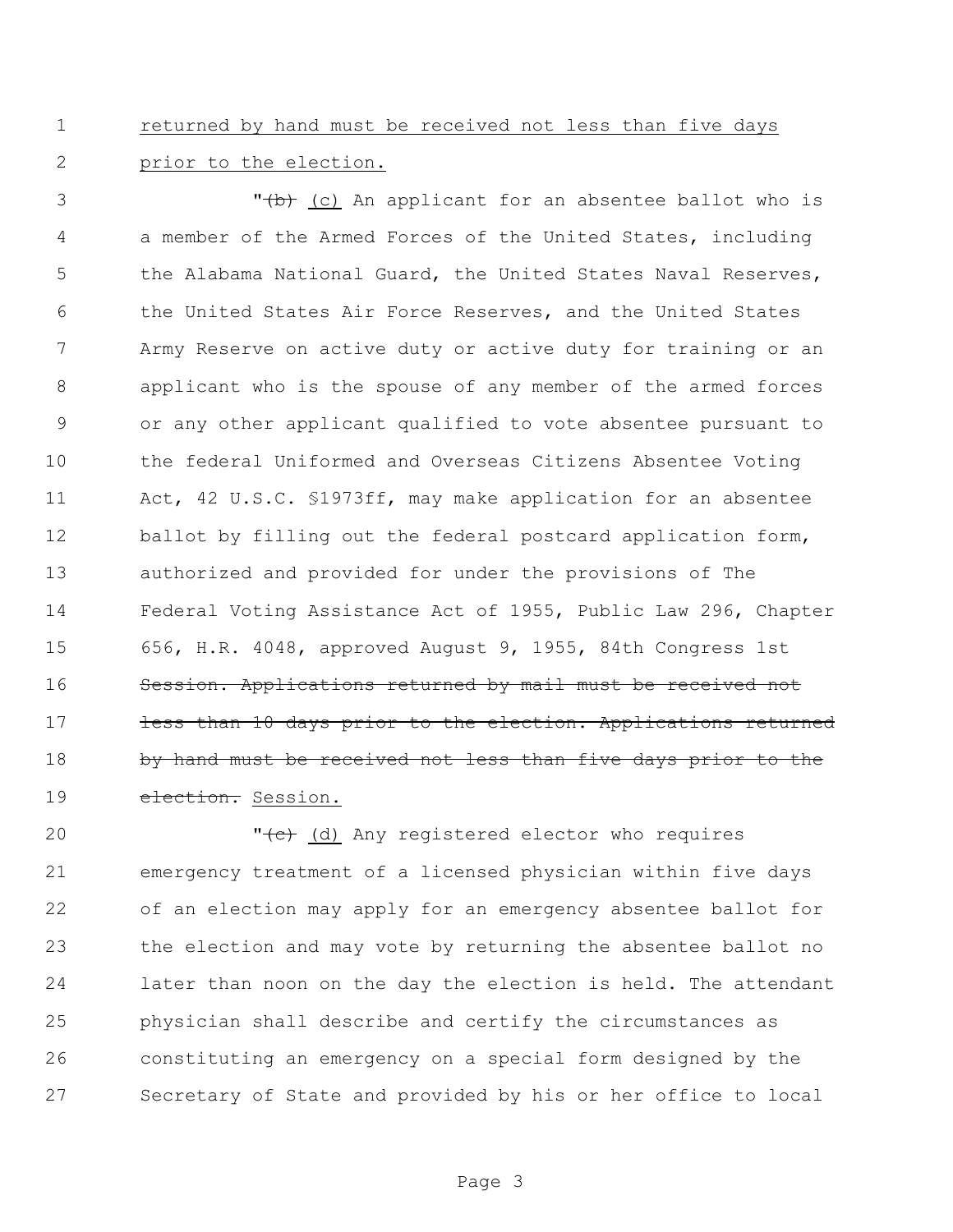absentee election managers. The special form shall be attached to the application.

 "(d)(1) Any registered elector whose name appears on the poll list of qualified voters may vote by an emergency absentee ballot if any of the following situations arise:

 "a. The elector is required by his or her employer under unforeseen circumstances within five days before an election to be unavailable to vote at the polls on election day.

 "b. The elector is a caregiver of a person who requires emergency treatment by a licensed physician within five days before an election.

 "c. A family member to the second degree of kinship by affinity or consanguinity of an elector dies within five days before an election.

 "(2) Under such circumstances, the elector shall apply for an emergency absentee ballot at the office of the absentee election manager no later than the close of the business day one day prior to the election. The applicant shall complete and file an application form designed by the Secretary of State for emergency absentee voters. The form shall contain an affidavit which the applicant shall sign or swear acknowledging that he or she was not aware of the situation constituting the emergency prior to five days before the election. An applicant who meets the requirements of this subsection may vote by an emergency absentee ballot. After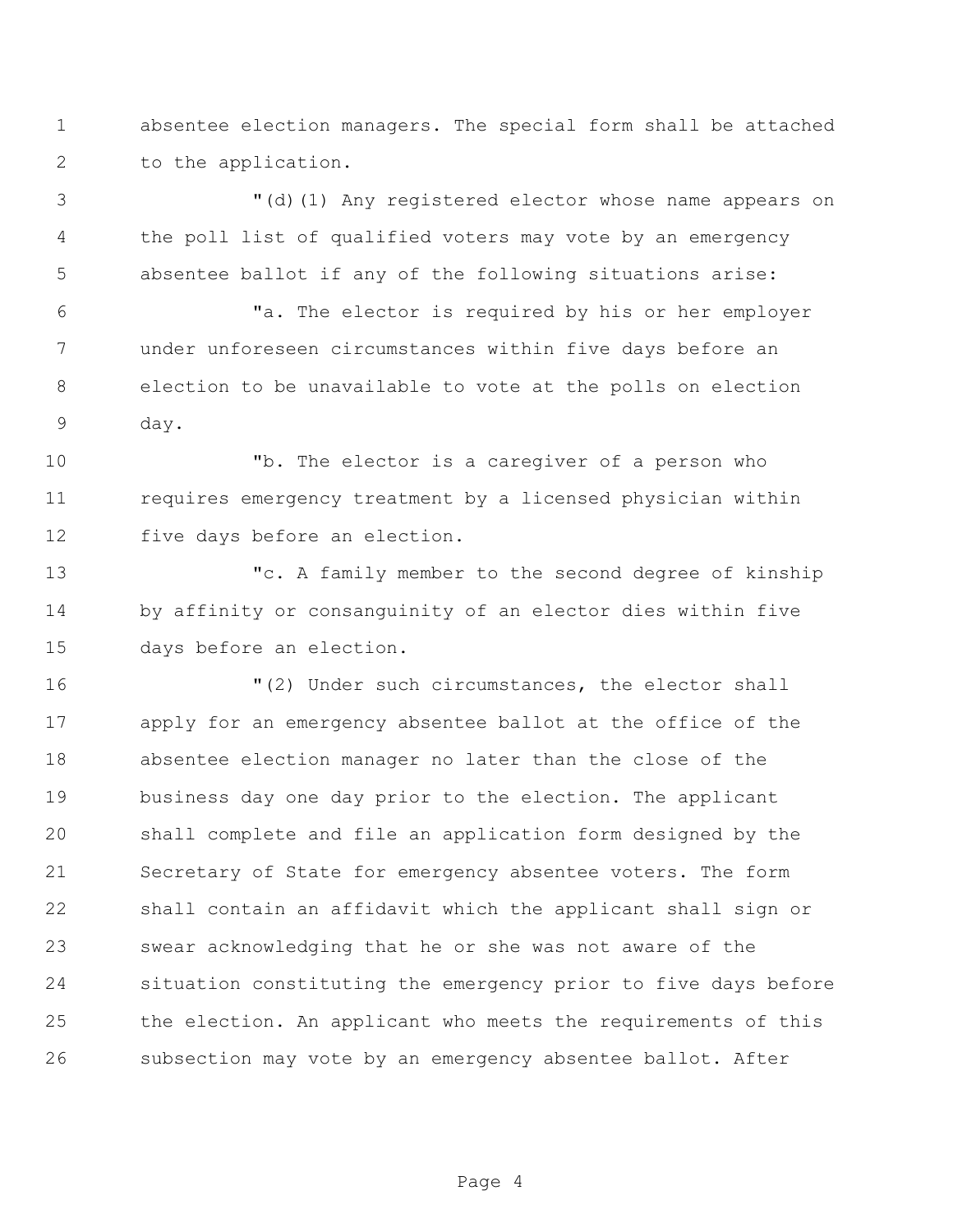voting the ballot, the voter shall hand the ballot to the absentee election manager.

 "(e) If the occurrence of a state of emergency as declared in this or any other state, or by the federal government, renders substantial compliance with this article impossible or unreasonable for a group of qualified voters who 7 respond to the emergency, the Secretary of State, pursuant to Section 41-22-5, may adopt an emergency rule to allow those qualified voters to vote by absentee ballot. Notwithstanding any other laws to the contrary, all expenses and costs incurred by the state or any county in carrying out the responsibilities and duties included in an emergency rule adopted pursuant to this subsection shall be paid by the State of Alabama from any funds made available for election expenses under state and federal law.

 "(f) Notwithstanding any other provision of otherwise applicable law, in the event more than one absentee 18 ballot is cast in the name of the single voter, whether any such multiple ballot is cast by mail or otherwise, none of the affidavit envelopes containing the multiple ballots shall be opened, and none of the multiple ballots shall be counted, except in the event of an election contest, upon the order of the election contest tribunal. Upon the conclusion of an election contest or, in the event no such contest is filed, upon the expiration of time for filing such a contest, the multiple ballots shall be provided to the district attorney, with photocopies provided to the state Attorney General, for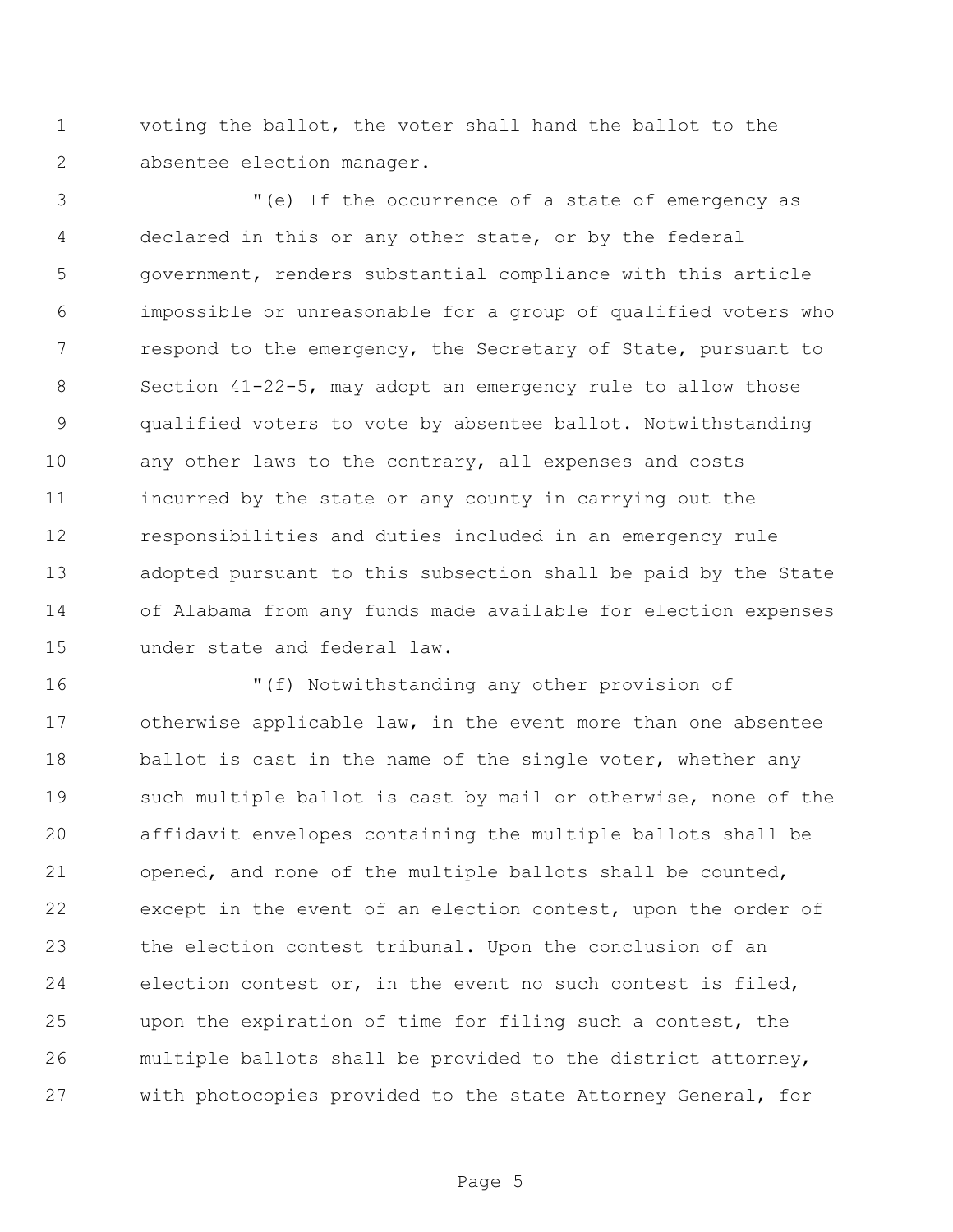the investigation, prosecution, or other action as may be appropriate under applicable law.

"§17-11-10.

 "(a) Upon receipt of the absentee ballot, the 5 absentee election manager shall record its receipt thereof on the absentee list as provided in Section 17-11-5 and shall safely keep the ballot without breaking the seal of the affidavit envelope.

9 (b)(1) For absentee ballots received by noon on the 10 day of the election, the The absentee election manager shall, 11 beginning at noon 7:00 a.m. on the day of the election, shall deliver the sealed affidavit envelopes containing absentee ballots to the election officials provided for in Section 17-11-11. The election officials shall then call the name of each voter casting an absentee ballot with poll watchers present as may be provided under the laws of Alabama and shall examine each affidavit envelope to determine if the signature of the voter has been appropriately witnessed. If the witnessing of the signature and the information in the affidavit establish that the voter is entitled to vote by absentee ballot, then the election officials shall certify the findings, open each affidavit envelope, and deposit the plain envelope containing the absentee ballot into a sealed ballot box.

 "(2) No poll worker or other election official shall open an affidavit envelope if the envelope indicates the ballot is an unverified provisional ballot or the affidavit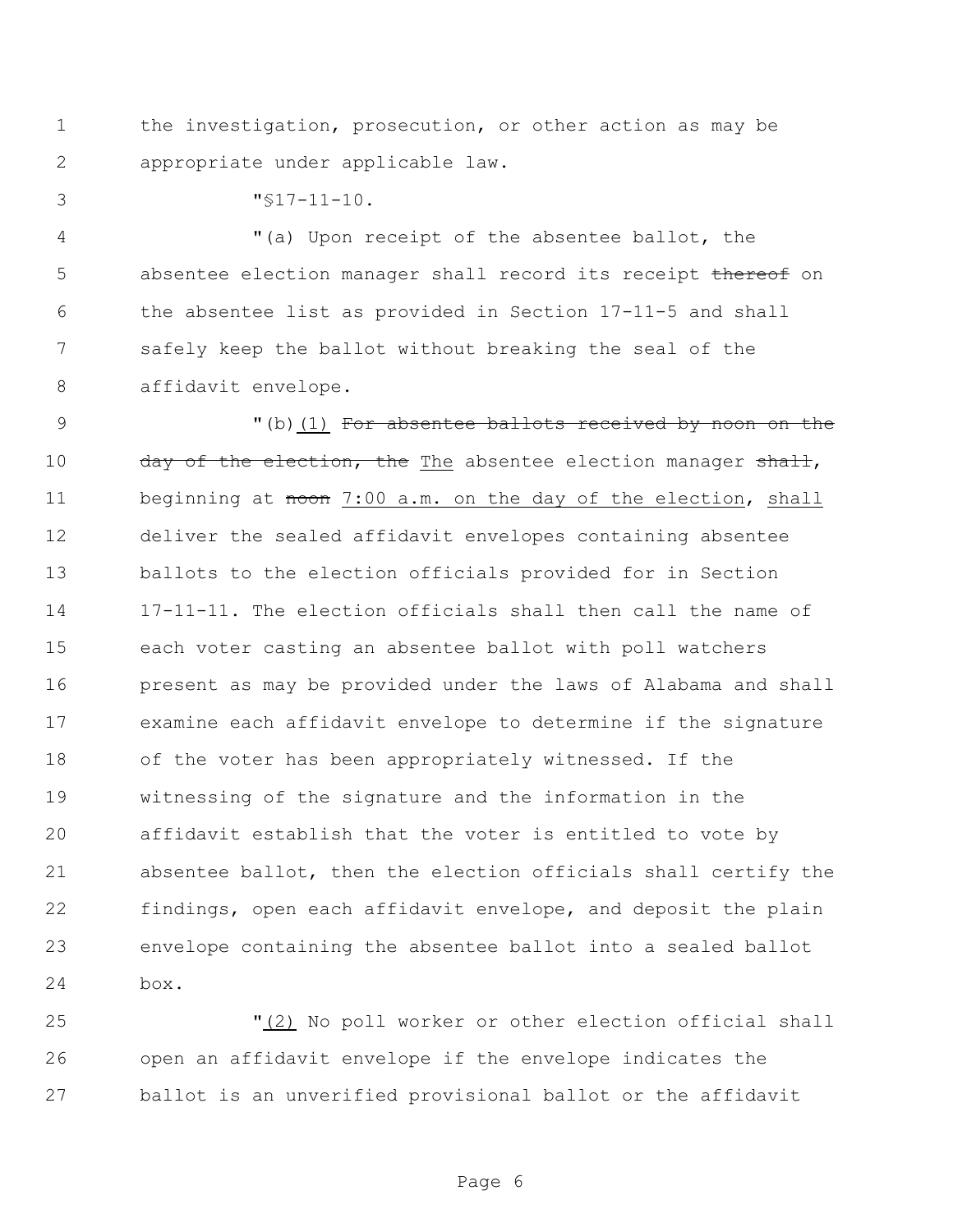1 printed thereon is unsigned by the voter or unmarked, and no 2 ballot envelope or ballot therein may be removed or counted. No poll worker or other election official shall open an affidavit envelope if the voter's affidavit signature or mark is not witnessed by the signatures of two witnesses or a notary public, or other officer, including a military commissioned officer, authorized to acknowledge oaths, and no 8 ballot envelope or ballot therein may be removed or counted. The provision for witnessing of the voter's affidavit signature or mark in Section 17-11-7 goes to the integrity and sanctity of the ballot and election. No court or other election tribunal shall allow the counting of an absentee ballot with respect to which the voter's affidavit signature or mark is not witnessed by the signatures of two witnesses 18 years of age or older or a notary public, or other officer, including a military commissioned officer, authorized to acknowledge oaths, prior to being delivered or mailed to the absentee election manager.

 "(3) Upon closing of the polls, the absentee ballots shall be counted and otherwise handled in all respects as if the absentee voter were present and voting in person. Precinct ballot counters may be used to count absentee ballots. Absentee election officials are to be appointed and trained in the same manner as prescribed for regular election officials. The number of absentee election officials shall be determined by the number of precinct counters provided. The county commission may provide more than one precinct ballot counter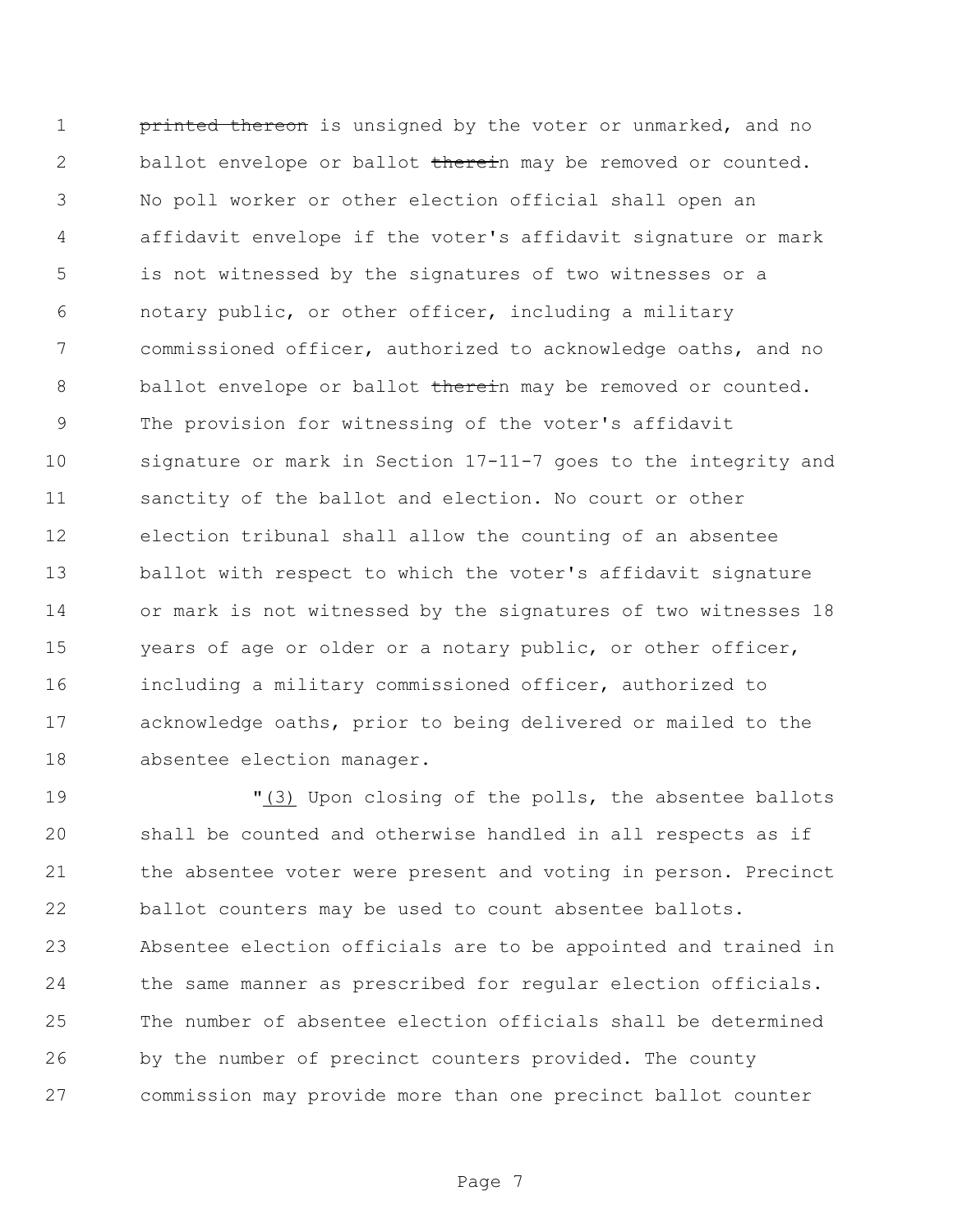based upon the recommendation of the absentee election 2 manager. Beginning not earlier than noon 7:00 a.m. on election day, the absentee election officials shall perform the duties prescribed in Section 17-11-11.

 "(4) As regards municipalities with populations of less than 10,000, in the case of municipal elections held at a time different from a primary or general election, the return mail envelopes containing the ballots shall be delivered to the election official of the precinct of the respective voters, unless the city or town having a population of less than 10,000 inhabitants has established, by permanent ordinance adopted six months prior to the municipal election, 13 established a procedure for the appointment of absentee election officials pursuant to subsection (c) of Section 11-46-27.

 "(c)(1) Absentee ballots cast in a second primary election for federal, state, or county office by individuals voting pursuant to the federal Uniformed and Overseas Citizens 19 Absentee Voting Act, 42 U.S.C. 1973ff et seq. 52 U.S.C. SS 20301-20311, and received after noon on the day of the second primary election, shall be opened and counted at the same time as the verified provisional ballots. At noon seven days after the second primary election, the absentee election manager shall deliver the sealed affidavit envelopes containing absentee ballots to the officials provided for in subsection (f) of Section 17-10-2. The officials shall call the name of each voter casting an absentee ballot in the presence of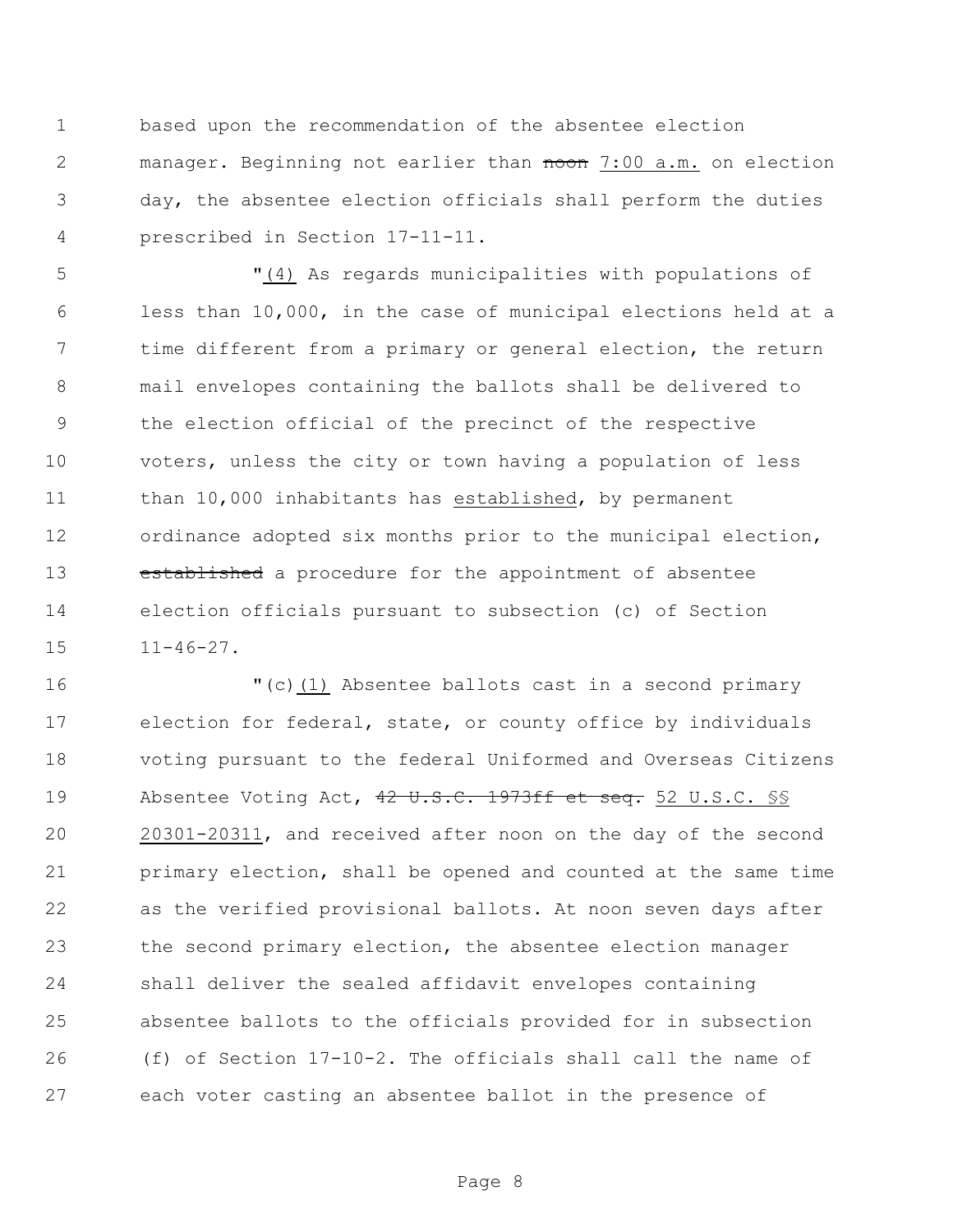watchers designated by any interested candidates and shall examine each affidavit envelope to determine if the signature of the voter has been appropriately witnessed. If the witnessing of the signature and the information in the affidavit establish that the voter is entitled to vote by absentee ballot, then the election officials shall certify the findings, open each affidavit envelope, and deposit the plain envelope containing the absentee ballot into a sealed ballot box.

 "(2) No election official shall open an affidavit envelope if the affidavit printed thereon is unsigned by the voter or unmarked, and no ballot envelope or ballot therein may be removed or counted. No election official shall open an affidavit envelope if the voter's affidavit signature or mark is not witnessed by the signatures of two witnesses or a notary public, or other officer, including a military commissioned officer, authorized to acknowledge oaths, and no 18 ballot envelope or ballot therein may be removed or counted. The provision for witnessing of the voter's affidavit signature or mark in Section 17-11-7 goes to the integrity and sanctity of the ballot and election. No court or other election tribunal shall allow the counting of an absentee ballot with respect to which the voter's affidavit signature or mark is not witnessed by the signatures of two witnesses 18 years of age or older or a notary public, or other officer, including a military commissioned officer, authorized to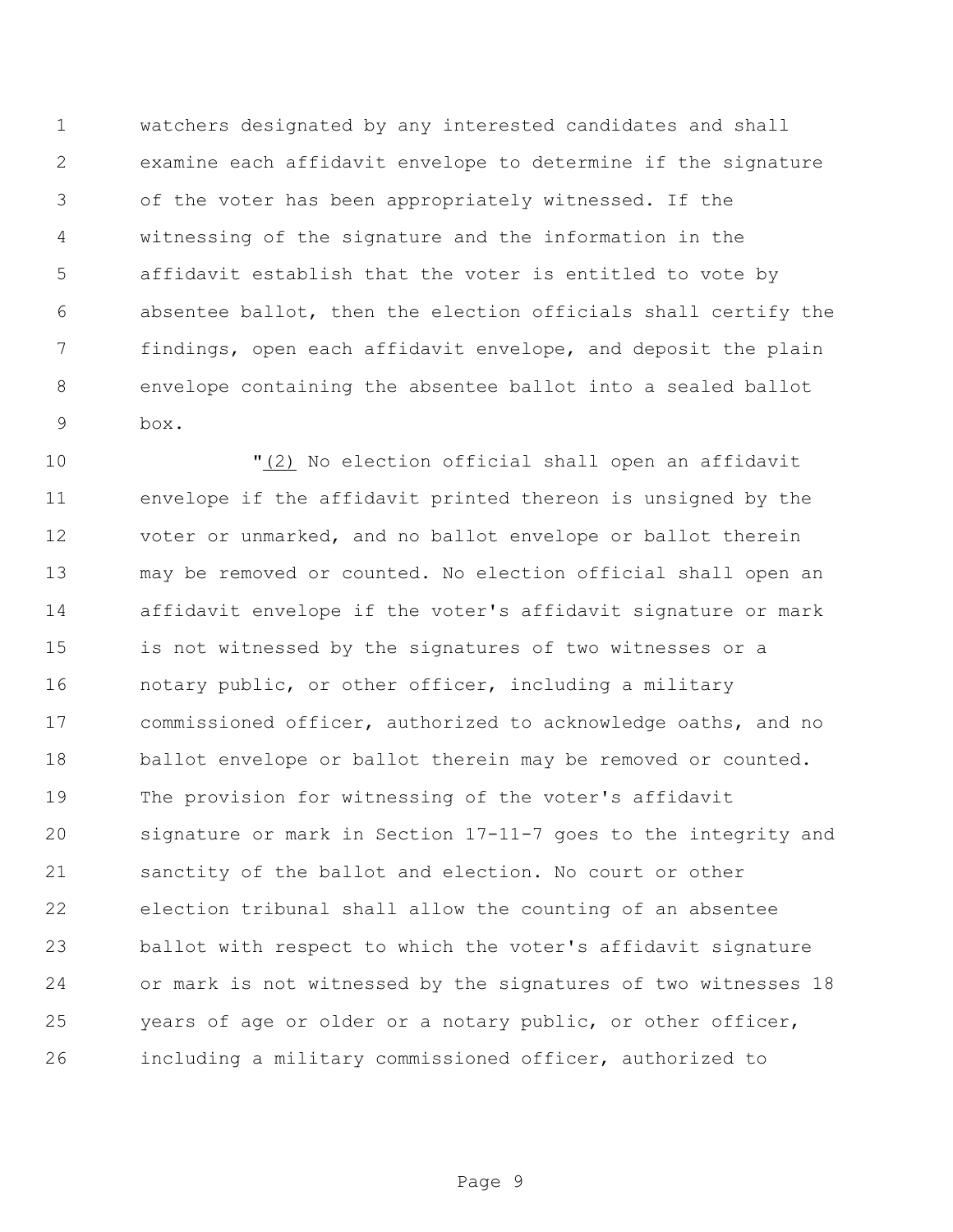acknowledge oaths, prior to being delivered or mailed to the absentee election manager.

 "(3) The absentee ballots described in this subsection shall be opened, counted, and tabulated. The results of the absentee ballots counted and tabulated on election day shall be amended to include the results of the absentee ballots described in this subsection.

8 T(4) In all other respects, unless otherwise specifically provided by law, the absentee ballots described in this subsection shall be treated as other absentee ballots. "§17-11-18.

 "(a) No absentee ballot shall be opened or counted 13 if received by the absentee election manager by mail, unless **postmarked as of the date prior to the day of the election and**  received by mail no later than noon on the day of election, 16 or, if received by the absentee election manager by hand delivery, unless so delivered by the voter or medical emergency designee to the absentee election manager not later than the close of the last business day next preceding the election or, if delivered by the medical emergency designee, by noon on the day of the election.

 "(b) The above provision does not apply in the case of individuals voting absentee pursuant to the federal Uniformed and Overseas Citizens Absentee Voting Act (UOCAVA), 25 42 U.S.C. 1973ff 52 U.S.C. §§ 20301-20311, when those individuals are voting in a primary, second primary, general, or special election for a federal, state, or county office or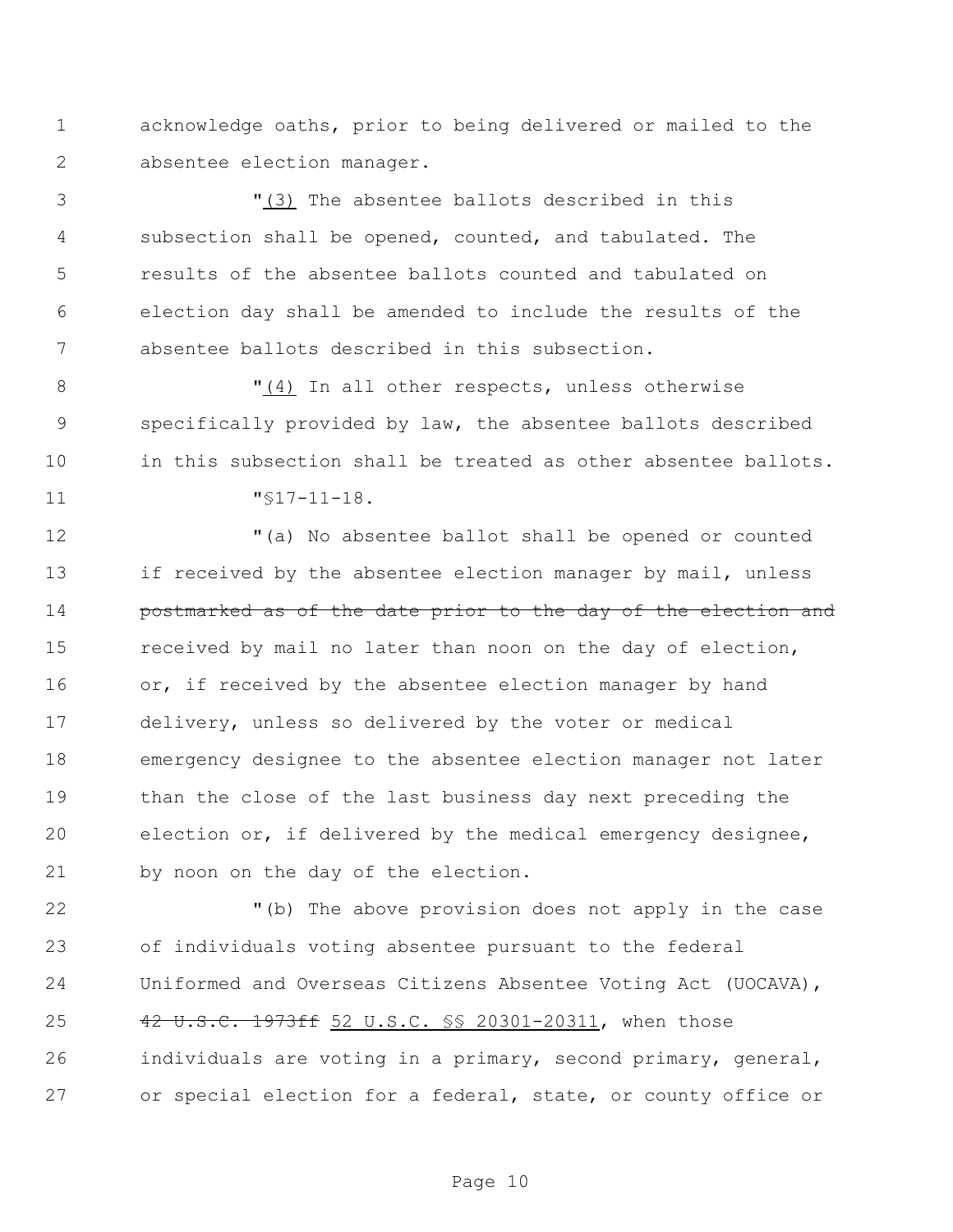proposed constitutional amendment or other referenda. In the case of UOCAVA voters voting absentee in a primary, second primary, general, or special election for a federal, state, or county office or proposed constitutional amendment or other referenda, no absentee ballot shall be opened or counted, if received by the absentee election manager by mail, unless postmarked as of the day of the primary, second primary, general, or special election and received by mail no later 9 than noon seven days after the primary, second primary, 10 general, or special election."

 Section 2. This act shall become effective immediately following its passage and approval by the Governor, or its otherwise becoming law.